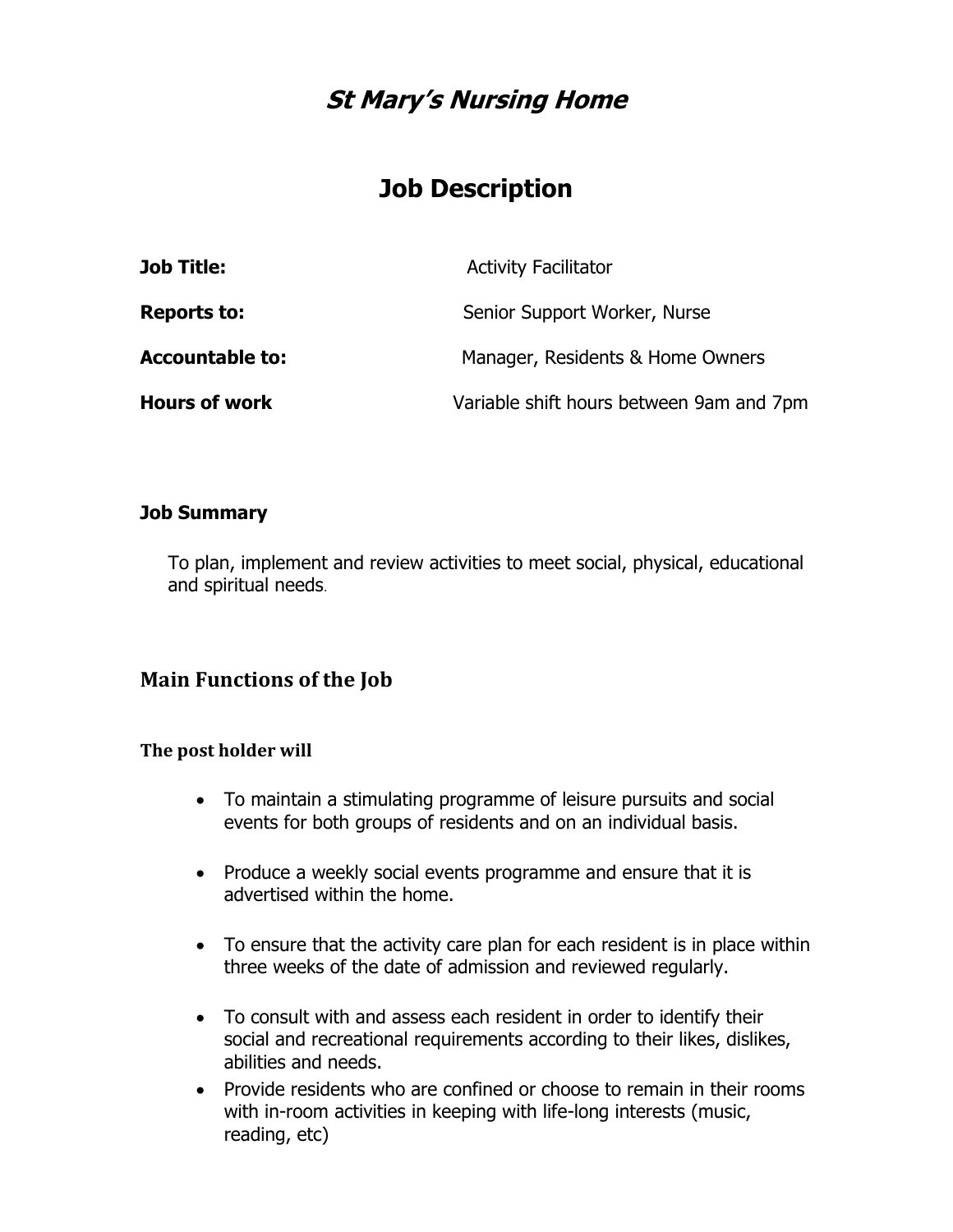- To organise social and recreational events within and without the home.
- To assess on a regular basis the effectiveness of the programme of social events and recreational pursuits.
- To liaise and consult with relatives and other staff within the home when writing activity care plans.
- To liaise with the Senior Support Worker on a daily basis.
- To ensure the spiritual and worship needs of residents are met.
- To build and maintain a suitable stock of social events and hobby equipment such as: craft materials, board games, jigsaws, cards, needlework, paints, etc.
- To provide inspiration resources and ideas to support workers for group and one to one social events.
- To maintain standards of infection control within the home and to assist residents to maintain their own infection control needs.
- Comply with CQC essential standards and improve the quality of customer's lives

## **Activities Co-ordinator Responsibilities**

- Demonstrate discipline and professionalism within the home at all times
- Ensure that the views of the residents are shared on a need to know basis.
- Take part in training as deemed necessary.
- Attend and contribute to staff meetings.
- Report any complaints to the Senior Support Worker in a rapid and effective manner.
- To ensure the organisational Aims & Objectives are followed at all times.
- Maintain accurate records and reports.